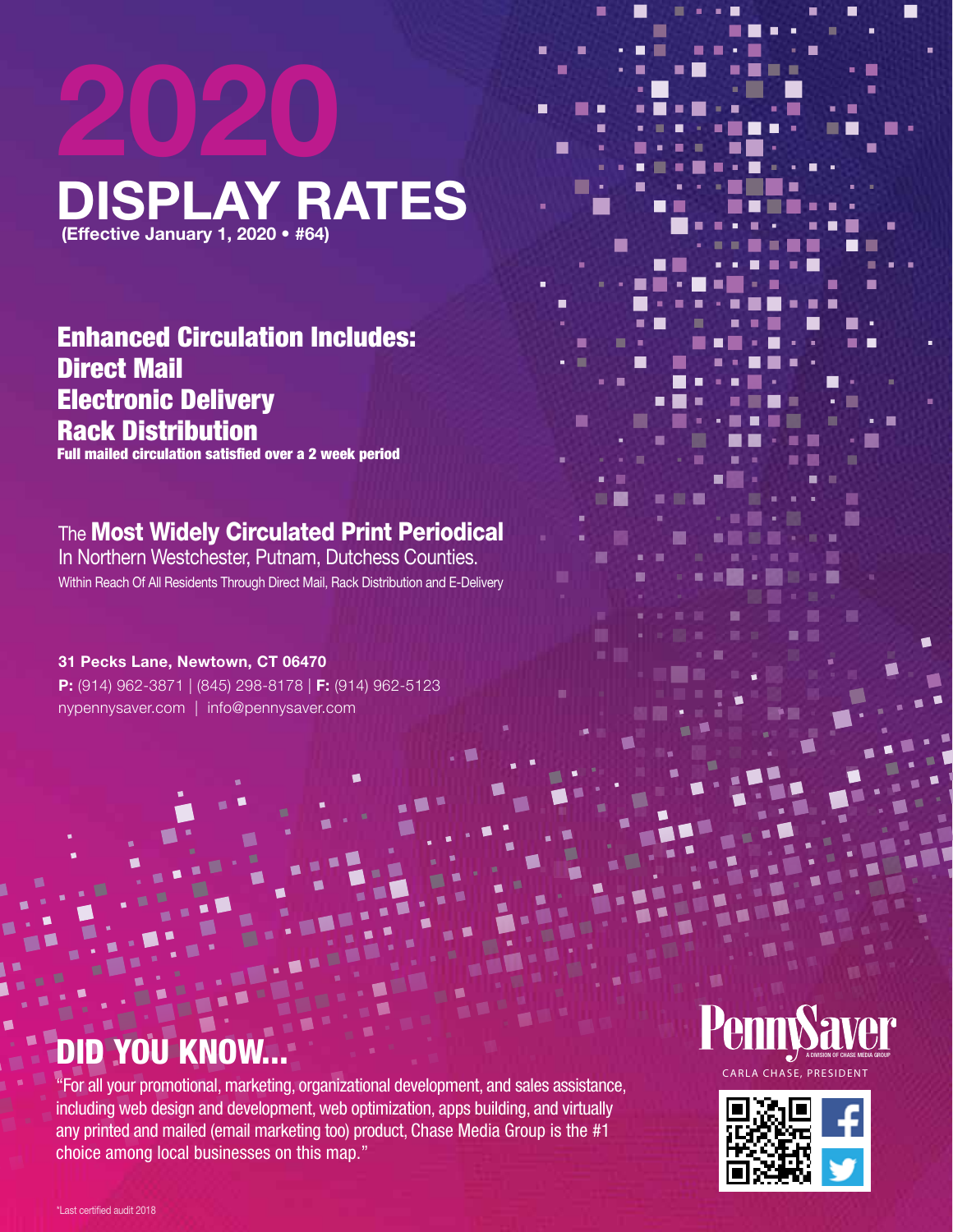

**\*PennySaver Enhanced Circulation is a 2 week campaign utilizing the power of the PennySaver through all media channels. Week 1: Your ad will appear in our printed mailed and rack editions. Week 2: Your ad will appear in our printed rack editions and our enhanced digital circulation; which increases your reach by an additional 150% for half the cost of Week 1.**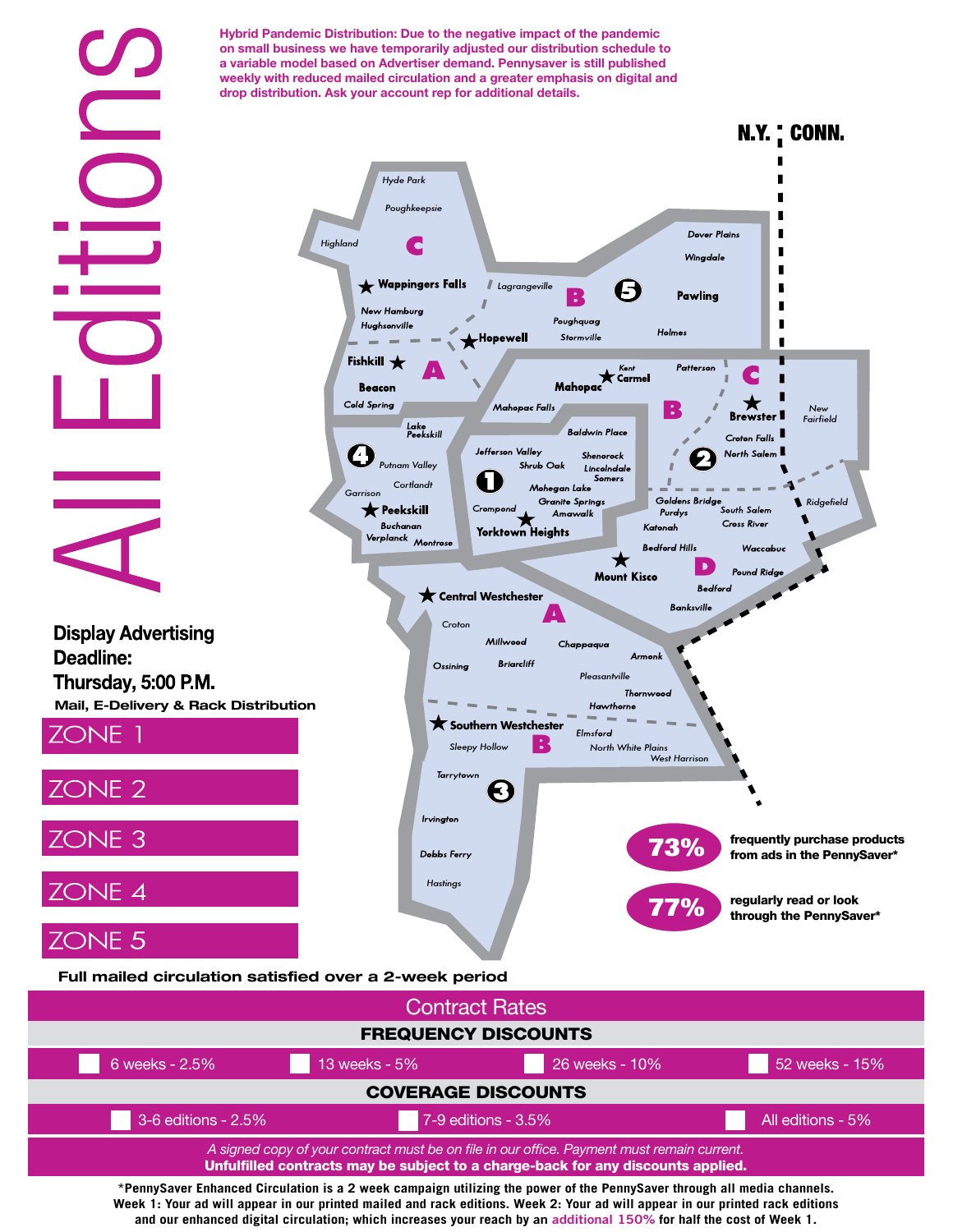|                                  | <b>WEEKLY RATES</b>                                                                                                                                                                  |                 |       |         |         |                    |              |       |         |                              |                             |
|----------------------------------|--------------------------------------------------------------------------------------------------------------------------------------------------------------------------------------|-----------------|-------|---------|---------|--------------------|--------------|-------|---------|------------------------------|-----------------------------|
|                                  | <b>PUBLICATION &amp; AREA</b>                                                                                                                                                        | <b>FULL</b>     | 3/4   | 2/3     | 1/2     | 1/3                | 1/4          | 1/8   | 1/12    | <b>FRONT</b><br><b>COVER</b> | <b>BACK</b><br><b>COVER</b> |
| ┯<br>ш<br><b>NSS</b>             | <b>1. YORKTOWN-SOMERS</b><br>Amawalk, Baldwin Place, Crompond,<br>Granite Springs, Jefferson Valley,<br>Lincolndale, Mohegan Lake, Shenorock,<br>Shrub Oak, Somers, Yorktown Heights | <b>\$486</b>    | \$414 | \$367   | \$298   | \$211              | \$169        | \$68  | \$48    | \$1,083                      | \$777                       |
| $\mathbf{\Omega}$<br><b>ZONE</b> | 2. NO. WEST. PUTNAM,<br><b>NEW FAIRFIELD</b><br>Combines 2B, 2C, 2D                                                                                                                  | 968             | 825   | 726     | 591     | 414                | 330          | 131   | 96      | 1,437                        | 1,097                       |
|                                  | 2A. MAHOPAC, CARMEL,<br><b>BREWSTER, NEW FAIRFIELD</b><br>Combines 2B & 2C                                                                                                           | 653             | 556   | 489     | 399     | 281                | 223          | 87    | 66      | 1,152                        | 824                         |
|                                  | 2B. MAHOPAC, CARMEL<br>Carmel, Kent, Mahopac,<br>Mahopac Falls, Patterson                                                                                                            | 370             | 315   | 275     | 220     | 155                | 125          | 50    | 35      | 750                          | 600                         |
|                                  | <b>2C. BREWSTER,</b><br><b>NEW FAIRFIELD</b><br>Brewster, Croton Falls, New Fairfield,<br>North Salem                                                                                | 325             | 277   | 244     | 198     | 139                | 112          | 51    | 35      | 696                          | 556                         |
|                                  | <b>2D. MT. KISCO, KATONAH</b><br>Bedford, Bedford Hills, Cross River,<br>Goldens Bridge, Katonah,<br>Mt. Kisco, Pound Ridge, Purdys,<br>Ridgefield, South Salem, Waccabuc            | 375             | 320   | 281     | 229     | 160                | 129          | 55    | 38      | 795                          | 615                         |
| S<br><b>ZONE</b>                 | 3. CENTRAL-SO. WEST<br>Combines 3A & 3B                                                                                                                                              | 737             | 628   | 554     | 451     | 316                | 254          | 103   | 71      | 1,343                        | 1,049                       |
|                                  | <b>3A. CENTRAL WEST.</b><br>Armonk, Briarcliff, Chappaqua,<br>Croton, Hawthorne, Millwood,<br>Ossining, Pleasantville, Thornwood                                                     | 447             | 380   | 336     | 273     | 191                | 154          | 62    | 43      | 828                          | 652                         |
|                                  | <b>3B. SOUTHERN WEST.</b><br>Ardsley, Dobbs Ferry, Elmsford,<br>West Harrison, Sleepy Hollow, Tarrytown,<br>Irvington, Valhalla, Hastings, White Plains                              | 372             | 318   | 280     | 228     | 160                | 128          | 53    | 36      | 752                          | 582                         |
| 4<br><b>ZONE</b>                 | 4. PEEKSKILL, CORTLANDT,<br><b>PUTNAM VALLEY</b><br>Buchanan, Cortlandt, Garrison,<br>Lake Peekskill, Montrose,<br>Peekskill, Putnam Valley, Verplanck                               | 447             | 381   | 336     | 274     | 194                | 156          | 63    | 43      | 757                          | 593                         |
| <b>LC</b><br>ZONE                | <b>5. SOUTHERN DUTCHESS</b><br>Combines 5A, 5B & 5C                                                                                                                                  | 785             | 660   | 587     | 506     | 335                | 272          | 108   | 75      | 1,165                        | 933                         |
|                                  | <b>5A. FISHKILL-BEACON</b><br>Beacon, Cold Spring, Fishkill                                                                                                                          | 290             | 252   | 222     | 182     | 126                | 101          | 45    | 32      | 552                          | 456                         |
|                                  | <b>5B. HOPEWELL, PAWLING</b><br>Dover Plains, Holmes, Hopewell,<br>Pawling, Poughquag, Stormville,<br>Wingdale, Lagrangeville                                                        | 265             | 225   | 199     | 164     | 114                | 96           | 36    | 26      | 561                          | 458                         |
|                                  | <b>5C. WAPPINGERS</b><br>Highland, Hughsonville, Hyde Park,<br>New Hamburg, Poughkeepsie,<br><b>Wappingers Falls</b>                                                                 | 298             | 233   | 206     | 168     | 118                | 96           | 37    | 28      | 565                          | 456                         |
|                                  | <b>ALL EDITIONS</b>                                                                                                                                                                  | \$3,423 \$2,908 |       | \$2,570 | \$2,120 | \$1,470<br>\$1,181 | <b>\$473</b> | \$333 | \$5,785 | \$4,449                      |                             |

**\* Full mailed circulation satisfied over a 2 week period - above rates are weekly**